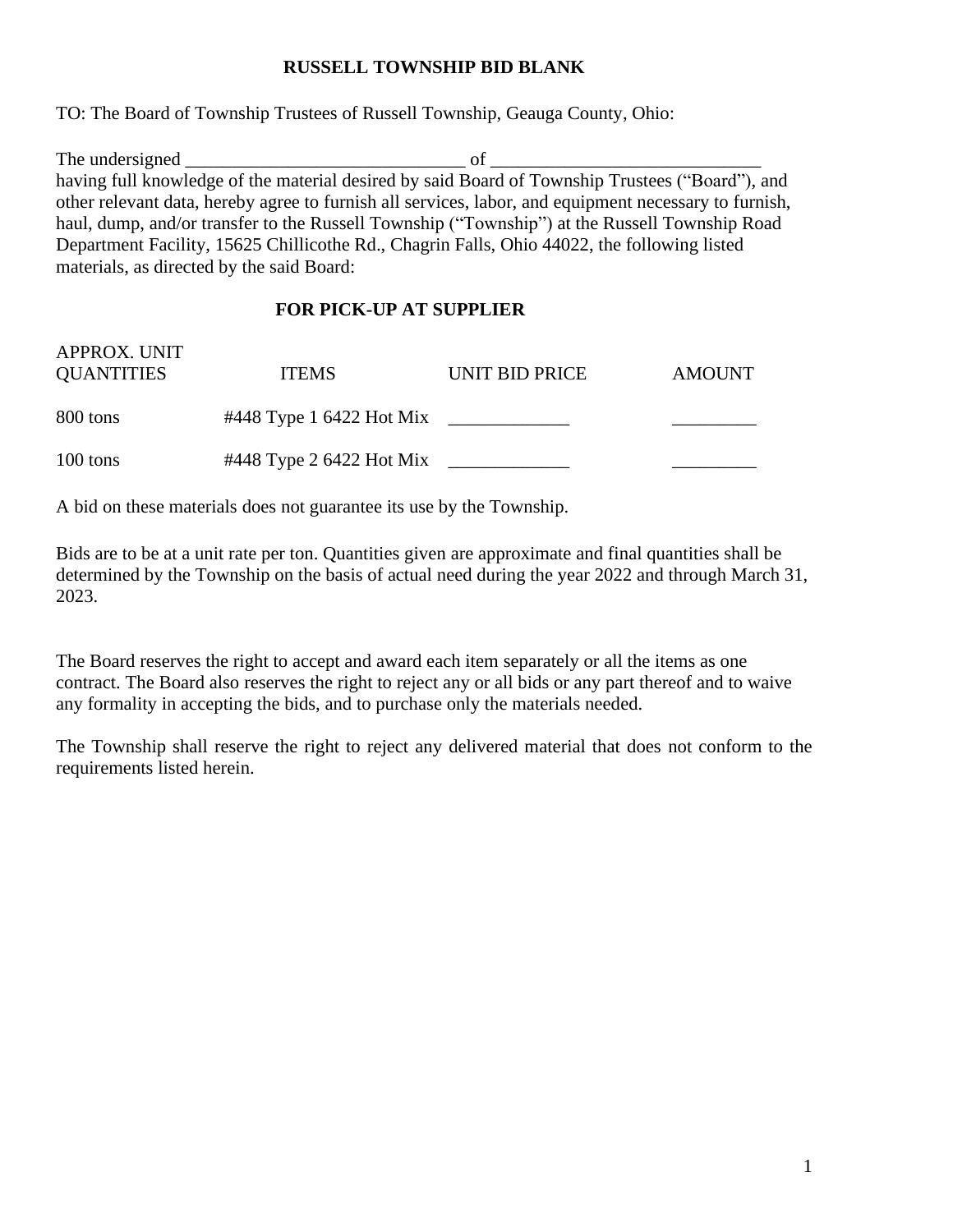# **RUSSELL TOWNSHIP BID BLANK**

Both the Board and the successful bidder with good and sufficient reason may, upon written notice ten (10) days in advance, cancel all or any part of this contract.

Each bidder shall submit with his bid a bid bond or certified check in the amount of five hundred dollars (\$500) payable to the Russell Township Trustees as surety that if the bid is accepted, a contract will be entered into and satisfactorily secured with the Board.

| Upon acceptance of this bid by the Board,                                                       | <b>bind</b> |
|-------------------------------------------------------------------------------------------------|-------------|
| ourselves to enter into a written contract with the said Board of Trustees within ten (10) days |             |
| after notice of award of contract.                                                              |             |

| Signed this $\_\_\_\_\_\_$ day of $\_\_\_\_\_\_\_$ , 2022 |                                                                                                                      |  |
|-----------------------------------------------------------|----------------------------------------------------------------------------------------------------------------------|--|
| If a partnership, so state giving names                   | <u> 1989 - Johann Stein, mars an deutscher Stein und der Stein und der Stein und der Stein und der Stein und der</u> |  |
| and post office addresses of all partners.                | <u> 1989 - Andrea Andrews, amerikansk politik (d. 1989)</u>                                                          |  |
|                                                           |                                                                                                                      |  |
| and under laws of which state incorporated.               |                                                                                                                      |  |
|                                                           |                                                                                                                      |  |
| Officers signing shall designate title with               | <u> 1980 - Andrea Andrew Maria (h. 1980).</u>                                                                        |  |
| Signature,                                                |                                                                                                                      |  |
|                                                           |                                                                                                                      |  |
|                                                           |                                                                                                                      |  |